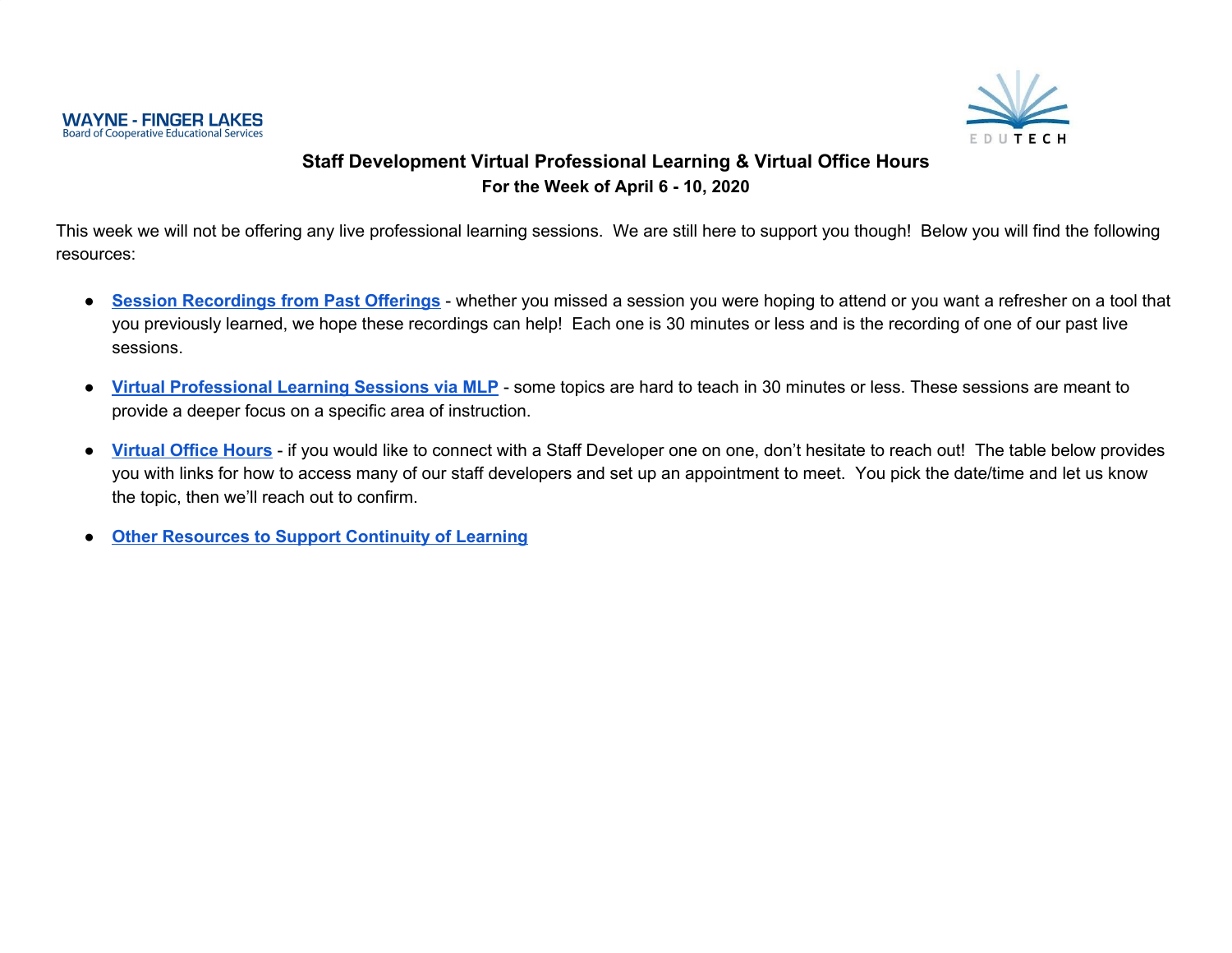

<span id="page-1-0"></span>

| <b>Session Recordings from Past Offerings</b>                                                                                                                                                                                                                                                                                                                                           |                                                                                                                                                                                                              |                                                                                                                                                                                                                                                                                                                                          |  |  |  |  |
|-----------------------------------------------------------------------------------------------------------------------------------------------------------------------------------------------------------------------------------------------------------------------------------------------------------------------------------------------------------------------------------------|--------------------------------------------------------------------------------------------------------------------------------------------------------------------------------------------------------------|------------------------------------------------------------------------------------------------------------------------------------------------------------------------------------------------------------------------------------------------------------------------------------------------------------------------------------------|--|--|--|--|
| Looking for CTLE hours? Complete this form to receive a certificate of completion.                                                                                                                                                                                                                                                                                                      |                                                                                                                                                                                                              |                                                                                                                                                                                                                                                                                                                                          |  |  |  |  |
| <b>LOOM PD</b><br>Loom is a screencasting tool that allows you to record<br>your voice, screen, and face if you'd like to share<br>directions, lessons, and more with students.                                                                                                                                                                                                         | <b>Google Meet Tutorial</b><br>Google meet offers easy-to-join video calls<br>where you can meet face-to-face.                                                                                               | <b>Zoom Session</b><br>Zoom is an easy to use video conferencing<br>program that allows for multiple participants, audio<br>and video sharing, screen sharing, working on a<br>whiteboard and recording.                                                                                                                                 |  |  |  |  |
| <b>Interactive Document Session</b><br>This beginner session will focus on the how-tos of<br>hyperlinking documents for easy student access.                                                                                                                                                                                                                                            | <b>Screen Sharing in Zoom</b><br>This video covers sharing options, the<br>whiteboard, and annotation tools, which are all<br>elements that can be used to increase<br>engagement in your virtual conference | <b>FlipGrid for Student Voice</b><br>FlipGrid is a free, simple way to foster short<br>video-based discussions on classroom topics.                                                                                                                                                                                                      |  |  |  |  |
| i-Reports and Instructional Data<br>This session is a walk- through of recent updates to i-Ready for example how to access historical data<br>and how to navigate diagnostic results by content standard for your class and individual students. The<br>session concludes with a review of how to access student instruction, create lesson assignments and turn<br>on and off domains. |                                                                                                                                                                                                              | <b>i-Ready Teacher Toolbox</b><br>This is session walks-through the resources<br>available in the i-Ready Teacher Toolbox for Math,<br>ELA and Writing. i-Ready is offering free access to<br>the Teacher Toolbox directions to sign up are linked<br>HERE.                                                                              |  |  |  |  |
| <b>Google Classroom</b><br>This video provides an overview of how to create a<br>class and assignments and how to grade and return<br>assignments to students.                                                                                                                                                                                                                          | <b>Using Quizizz for Formative Assessments</b><br>Quizizz allows you to conduct student-paced<br>formative assessments in a fun and engaging<br>way for students of all ages.                                | <b>Schoology How To Videos</b><br>Schoology is a learning management system that<br>allows you to post resources, assignments,<br>assessments, and more to students. This collection<br>of videos will help you set up and utilize Schoology<br>with your students. There is even a video on using<br>the conferencing app in Schoology. |  |  |  |  |
| <b>Video: Distance Learning with Desmos</b><br>Agenda: bit.ly/desmos-2020<br>Learn how to use Desmos with your math students.<br>There are lessons for all ages available!                                                                                                                                                                                                              | <b>Using Google Forms for Assessments</b><br>This video will show how to set up a Google<br>Form as a quiz and demonstrate the content<br>that can be added to form.                                         | Reading, Writing, and Science, Oh My! Integrated<br>5-Day Learning Plan<br>This video provides an overview of an integrated<br>5-day learning plan that includes science, reading,<br>writing, math, movement and music.                                                                                                                 |  |  |  |  |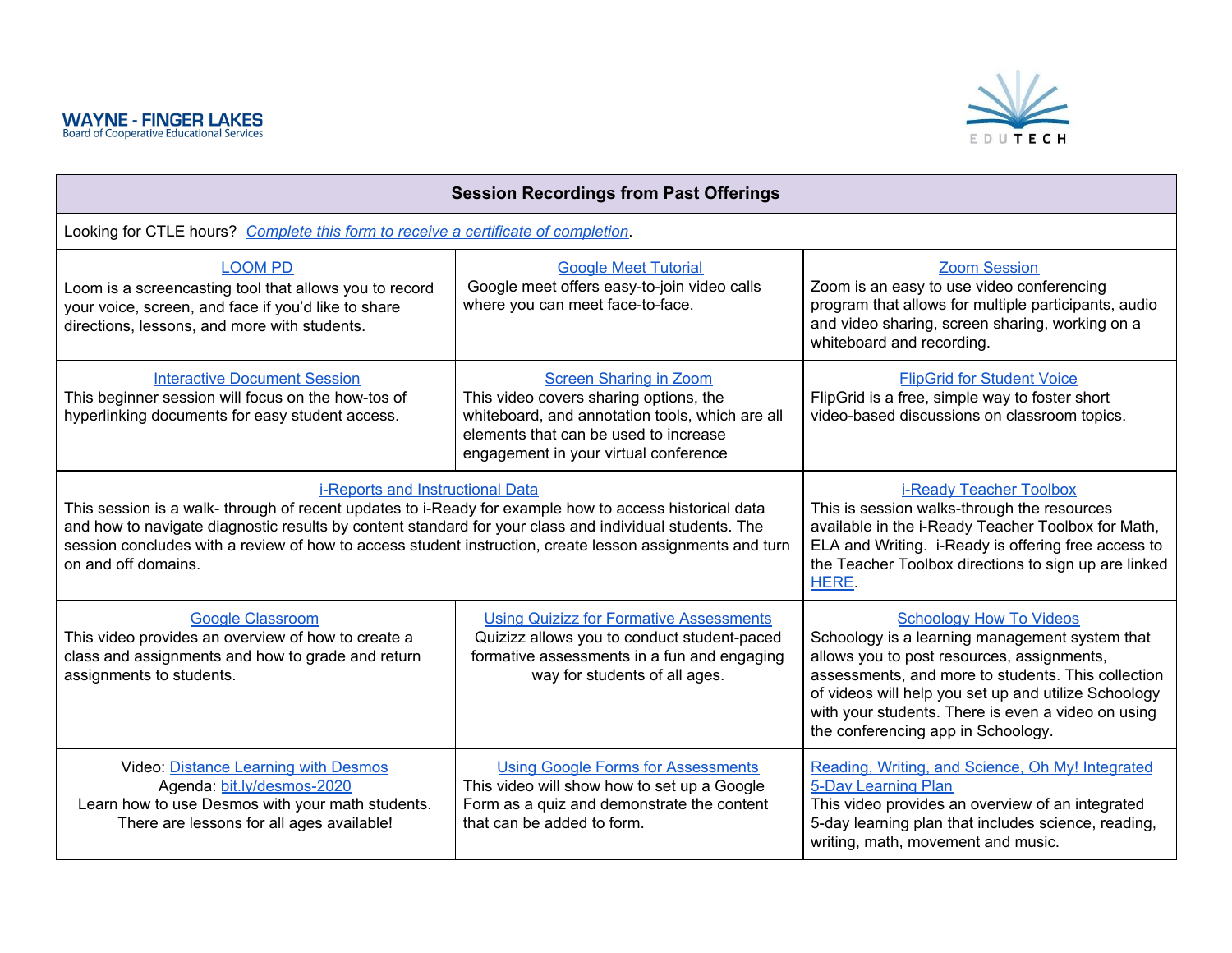

<span id="page-2-0"></span>

| <b>Virtual Professional Learning Sessions</b>                                                                                                                                                                                                                                                  |                                                                                |  |  |  |  |
|------------------------------------------------------------------------------------------------------------------------------------------------------------------------------------------------------------------------------------------------------------------------------------------------|--------------------------------------------------------------------------------|--|--|--|--|
| Click on the title below to learn more and register via Frontline (My Learning Plan). *If you are not a MLP District, simply have a district or building<br>administrator email Jacqui O'Hora to give permission for you to attend. Please note, there is a fee associated with these courses. |                                                                                |  |  |  |  |
| <b>Standards, Snapshots, Crosswalks, Oh My!</b>                                                                                                                                                                                                                                                | <b>Genius Hour - Empowering Student Passion and Creativity</b>                 |  |  |  |  |
| Math teachers from around New York are gearing up for another set of                                                                                                                                                                                                                           | As educators we sometimes rely on extrinsic motivators to get our students     |  |  |  |  |
| standards. Full implementation of the Next Generation Math Learning                                                                                                                                                                                                                            | interested and working on the task at hand. When we can tap into intrinsic     |  |  |  |  |
| Standards is set to begin September 2020. What's changed? What's the                                                                                                                                                                                                                           | motivation (motivated to perform an activity for its own sake and personal     |  |  |  |  |
| same? When will I need to start teaching new material? How will students be                                                                                                                                                                                                                    | rewards) however, we are supporting students as life-long learners. Genius     |  |  |  |  |
| assessed? Have all of these questions, and more, answered in an interactive,                                                                                                                                                                                                                   | Hour is one example of how teachers can empower and motivate students.         |  |  |  |  |
| asynchronous online course provided to all math teachers in our region and                                                                                                                                                                                                                     | During this 5-week asynchronous online course, participants will gain an       |  |  |  |  |
| beyond.                                                                                                                                                                                                                                                                                        | understanding for what Genius Hour is, why teachers should consider trying it, |  |  |  |  |
| Audience: PK-8 math teachers, administrators, instructional coaches                                                                                                                                                                                                                            | and how it can be applied to any grade level or course.                        |  |  |  |  |
| Facilitator: Andy Mitchell                                                                                                                                                                                                                                                                     | Audience: K-12 teachers, administrators, instructional coaches                 |  |  |  |  |
| <b>Microsoft 365 for Classroom Educators</b>                                                                                                                                                                                                                                                   | Facilitator: Jessica Sheridan<br><b>Google Suite for Classroom Educators</b>   |  |  |  |  |
| Microsoft Office 365 is a set of tools for educators, and now includes                                                                                                                                                                                                                         | The Google Suite is a set of tools for educators that includes                 |  |  |  |  |
| education-specific functionality such as classroom notebooks in OneDrive and                                                                                                                                                                                                                   | education-specific functionality such as Google Classroom and                  |  |  |  |  |
| educator-specific collaboration tools in Teams. In education, learning to use                                                                                                                                                                                                                  | educator-specific collaboration tools using Docs, Sheets, Slides and Forms. In |  |  |  |  |
| these applications can help increase learning, empower students, and save                                                                                                                                                                                                                      | education, learning to use these applications can help increase learning,      |  |  |  |  |
| teachers valuable time. This online synchronous professional development                                                                                                                                                                                                                       | empower students, and save teachers valuable time. This online synchronous     |  |  |  |  |
| opportunity will allow teachers to build their skills and then use those skills in                                                                                                                                                                                                             | professional development opportunity will allow teachers to build their skills |  |  |  |  |
| the classroom with students.                                                                                                                                                                                                                                                                   | and then use those skills in the classroom with students.                      |  |  |  |  |
| Meeting Dates: Note there are two offerings                                                                                                                                                                                                                                                    | Meeting Dates: Note there are two offerings                                    |  |  |  |  |
| April 22, 2020-8:00-11:30                                                                                                                                                                                                                                                                      | April 23, 2020-8:00-11:30                                                      |  |  |  |  |
| April 27, 2020- 12:00-3:30                                                                                                                                                                                                                                                                     | April 29, 2020- 12:00-3:30                                                     |  |  |  |  |
| Audience: K-12 teachers, support staff                                                                                                                                                                                                                                                         | Audience: K-12 teachers, support staff                                         |  |  |  |  |
| Facilitator: Gordy Baxter                                                                                                                                                                                                                                                                      | Facilitator: Mary Harvey                                                       |  |  |  |  |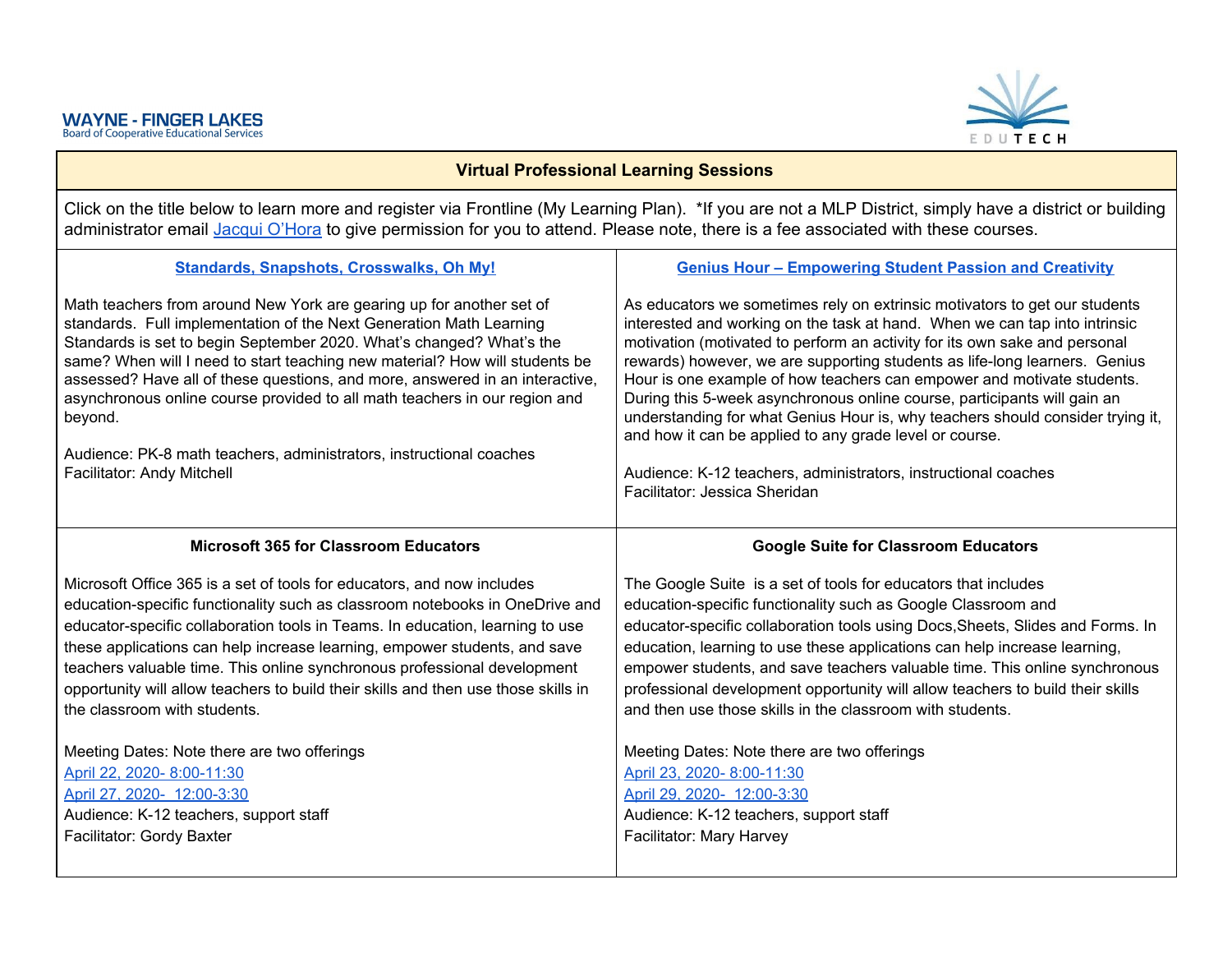

#### <span id="page-3-0"></span>**Flipping Instruction with [Screencasting](https://www.mylearningplan.com/WebReg/ActivityProfile.asp?D=18662&I=3458940) and Virtual Meetings**

Flipped instruction is a great way to teach students both remotely and during the regular school year. This course will take educators through the steps and best practices of utilizing screencasting tools and virtual meeting tools to implement flipped learning. We will model structures to facilitate flipped learning, and give educators the tools they need to successfully conduct new learning with students. This professional development opportunity will bring teachers together virtually for a hybrid synchronous/asynchronous session spanning two weeks to learn about flipping instruction and time will be given for participants to create as they learn.

Audience: K-12 teachers Facilitator: Gordy Baxter

| <b>Virtual Office Hours</b>                                                                                                                                               |  |  |  |  |
|---------------------------------------------------------------------------------------------------------------------------------------------------------------------------|--|--|--|--|
| The Staff Development Team is here for you! Click on the staff developer below that you wish to schedule a meeting with.                                                  |  |  |  |  |
| Erika Asquino - Contact me if you have any questions about instructional technology, personalized & blended learning, or literacy instruction.                            |  |  |  |  |
| Sharon Bassage - Contact me if you have any questions about Science.                                                                                                      |  |  |  |  |
| <b>Gordy Baxter:</b> Contact me with any instructional technology needs.                                                                                                  |  |  |  |  |
| Lisa Brockhuizen -Contact me with any questions about TCIS, Community Circles, supporting students social-emotional needs and resources<br>related to counseling services |  |  |  |  |
| Mary Harvey - Contact me with any instructional technology needs.                                                                                                         |  |  |  |  |
| Andy Mitchell - I'm available to help you with all of your math needs                                                                                                     |  |  |  |  |
| <b>Betsy Serapilio-Frank Contact me to discuss your ELA, Social Studies, or Mindfulness needs</b>                                                                         |  |  |  |  |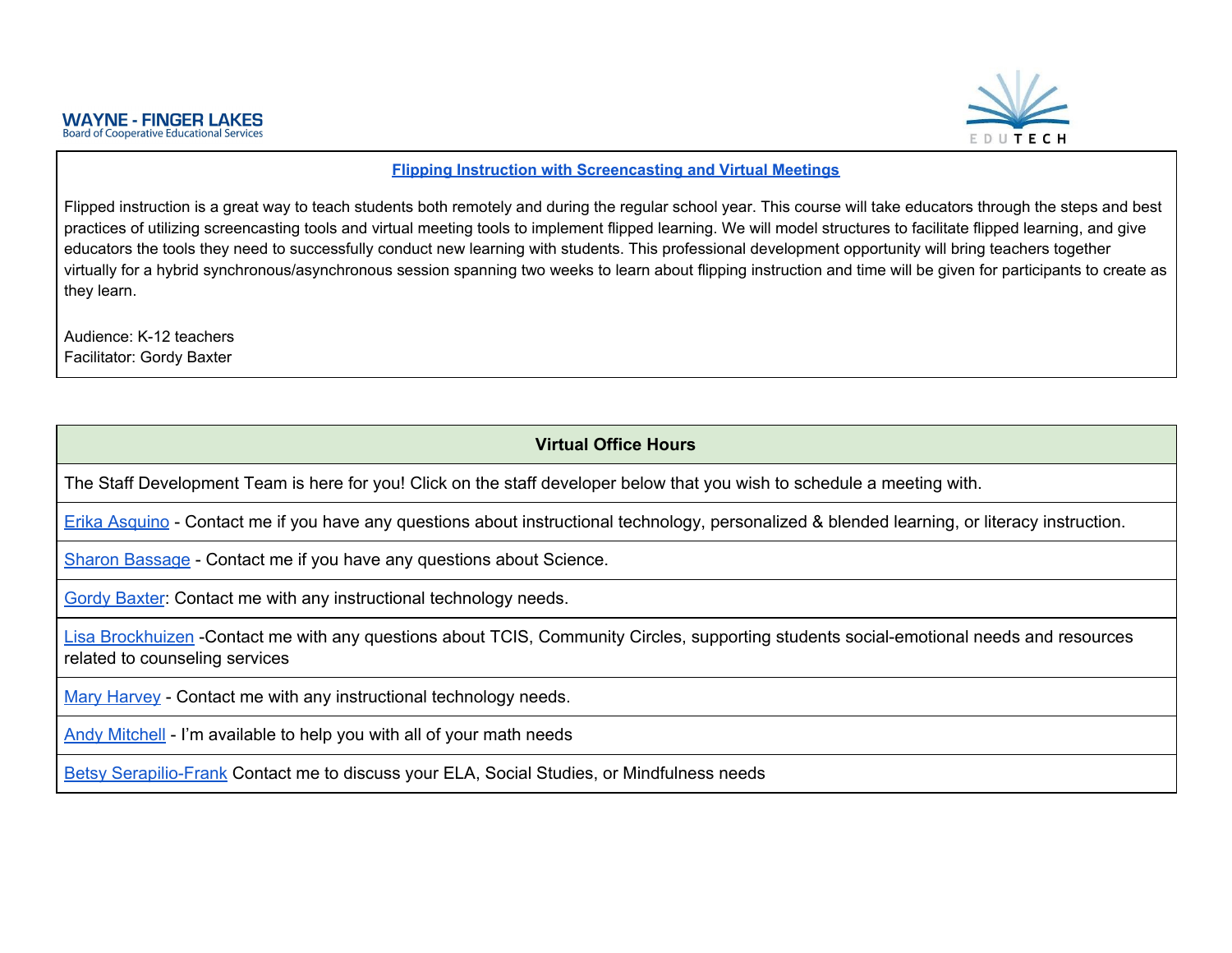



### <span id="page-4-0"></span>**Looking for Resources?**

- NYSED [Continuity](http://www.nysed.gov/edtech/continuity-learning) of Learning
- [Content-Based](https://resources.finalsite.net/images/v1584376377/wflbocesorg/kyrl4aeceijf7t0bztbb/ContentBasedResourcesforEducators.pdf) Resources
- At Home [Science](https://sites.google.com/wflboces.org/boces4science/all-science-curriculum-units/tasks-for-at-home-students) Tasks from BOCES 4 Science
- **PBS [Learning](https://ny.pbslearningmedia.org/) Media** 
	- [Rochester](https://www.wxxi.org/education) based WXXI Education
	- o Syracuse based WCNY [Connected](http://www.wcny.org/stayconnected/)
- [BOCES/EduTech](https://www.edutech.org/resources/resources-for-emergency-planning) Resources for Emergency Planning
- The ideas below were shared by educational experts George Couros and Catlin Tucker.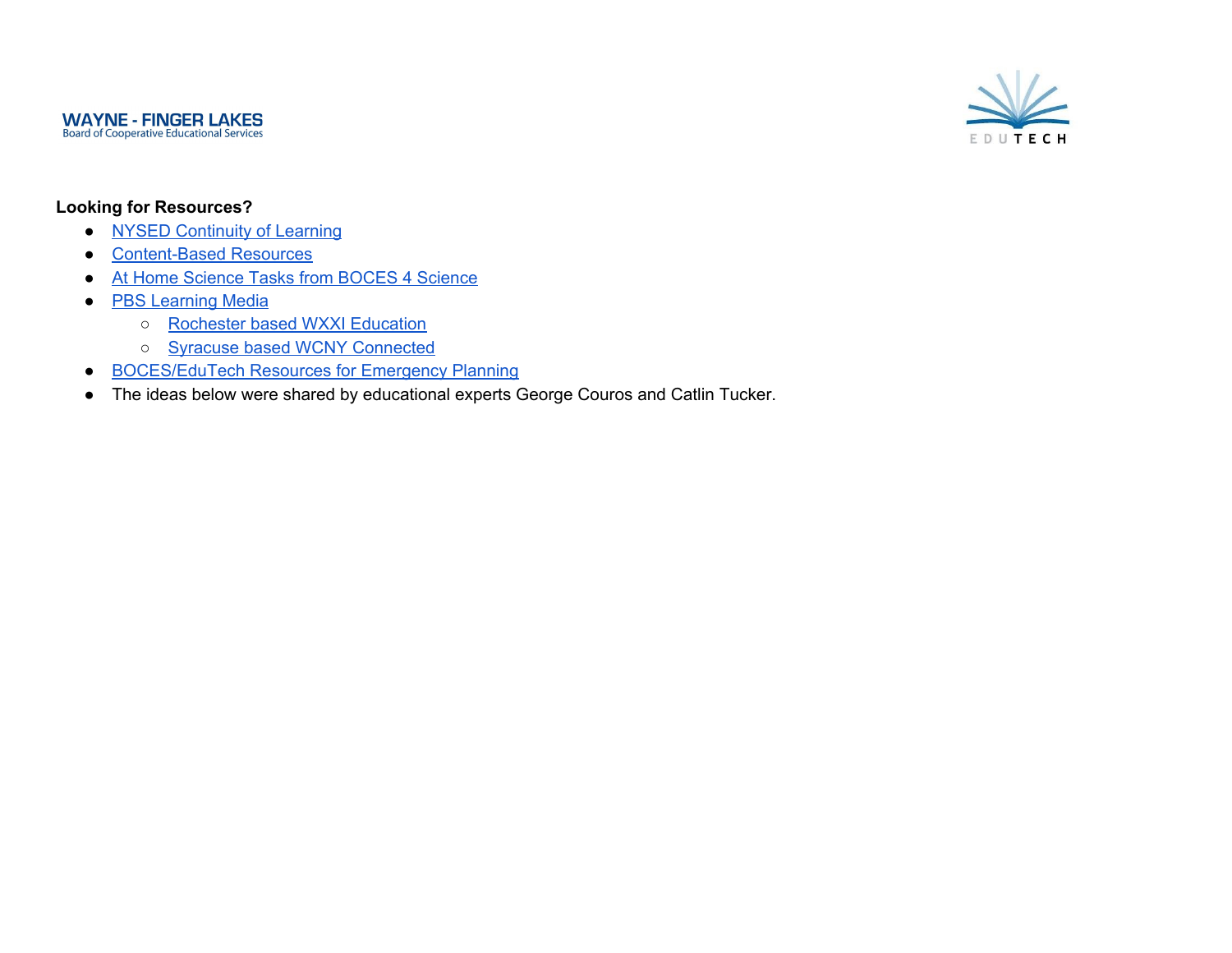



| 4 Ideas to Consider for Online Learning, George Couros |                                                                                                                                                                                                                                                                                                                                                                                                                      |  |  |  |
|--------------------------------------------------------|----------------------------------------------------------------------------------------------------------------------------------------------------------------------------------------------------------------------------------------------------------------------------------------------------------------------------------------------------------------------------------------------------------------------|--|--|--|
| REMOTE LEARNING OPPORTUNITIES                          |                                                                                                                                                                                                                                                                                                                                                                                                                      |  |  |  |
| CHECK-INS                                              | • Daily Journaling – share prompts to write about<br>• Share videos responding to your journal prompts to<br>a hashtag<br>• Encourage student to start a daily blog<br>• Zoom meet-ups<br>· Email video message                                                                                                                                                                                                      |  |  |  |
| <b>READING</b>                                         | • Start a book review blog<br>• Do reflections on video and share to a hashtag or<br>post to a teacher<br>• Start a virtual book club that remotely "meets"<br>weekly using Zoom or Google Hangouts<br>• Socratic Seminar remotely via Zoom                                                                                                                                                                          |  |  |  |
| MATH<br>×                                              | • Choose a word problem or math equation and<br>complete a video tutorial to share on a YouTube<br>channel or with your remote class<br>• Make math challenges for your students to complete<br>and compete with others (ie complete _______ Khan<br>Academy lessons)<br>• Make your own Kahoot! quiz online and share with<br>your class, students should be making these as well                                   |  |  |  |
| WRITING                                                | • Complete a daily journal entry<br>. Narrative: write a story showing an alternate reality<br>• Informational: research a topic that you are<br>interested in, share more information about this<br>topic<br>• Persuasive/Argumentative: choose a school-<br>approproate topic with two or more sides, share<br>your perspective                                                                                    |  |  |  |
| FITNESS                                                | • Think of fitness challenges you can share with your<br>students, have them share videos of themselves<br>completing these challenges to a hashtag<br>• Share daily YouTube videos showing different<br>workout routines<br>• Take a selfie video of yourself going for a walk,<br>encourage others to go for a walk as well<br>• Share a picture of a whiteboard or write-up<br>showing your daily workout routine |  |  |  |

#### 3 Ways to Use Video Conferencing with Students Learning Remotely, Catlin Tucker

| #I Hook the Group                                                                                                                                                                                                                                                                                                                                 | #2 I do, We do, You<br>do                                                                                                                                                                                                                                                                                                                                         | $#3$ Assignment<br><b>Check &amp; Review</b>                                                                                                                                                                                                                             | #4 Present, Pause,<br>Discuss (Repeat)                                                                                                                                                                                                                                                                                                       | #5 Ouick Assessment<br>& Focused<br>Instruction                                                                                                                                                                                                                                                                         |
|---------------------------------------------------------------------------------------------------------------------------------------------------------------------------------------------------------------------------------------------------------------------------------------------------------------------------------------------------|-------------------------------------------------------------------------------------------------------------------------------------------------------------------------------------------------------------------------------------------------------------------------------------------------------------------------------------------------------------------|--------------------------------------------------------------------------------------------------------------------------------------------------------------------------------------------------------------------------------------------------------------------------|----------------------------------------------------------------------------------------------------------------------------------------------------------------------------------------------------------------------------------------------------------------------------------------------------------------------------------------------|-------------------------------------------------------------------------------------------------------------------------------------------------------------------------------------------------------------------------------------------------------------------------------------------------------------------------|
| Present a problem or<br>challenge<br>Ask students to work<br>collaboratively<br>(without your help) to<br>discuss & solve<br>As students discuss<br>and attempt to<br>problem-solve.<br>observe their<br>interactions to<br>identify gaps or<br>misconceptions<br>Debrief as a small<br>group<br>Follow up with<br>instruction and/or<br>modeling | Explain and model<br>Run through an<br>example or a couple of<br>examples as a group<br>Assign students<br>additional practice to<br>do after the call and<br>provide a space online<br>(Google Classroom<br>Stream, Mentimeter<br>open-ended question.<br>or Shared Google<br>Document) where<br>they can post<br>questions or request<br>help if they get stuck | Provide a model.<br>exemplar, or answer<br>key for an assignment<br>that kids completed at<br>home<br>Give students time to<br>check, correct, &<br>discuss questions<br>Review as a group &<br>provide follow-up<br>explanation<br>Build with additional<br>instruction | Present information<br>$(-3.5 \text{ minutes})$<br>Encourage students to<br>crowdsource their<br>notes on a shared<br>Google Document<br>Pause and give<br>students 60 seconds<br>to write down any<br>questions they have<br>about the information<br>Allow kids to ask their<br>questions and discuss<br>the answers as a group<br>Repeat. | Use a quizzing tool,<br>(Google Forms run as a<br>quiz, Socrative, or<br>Kahootl) to administer<br>a quick assessment<br>Use the data to<br>identify which<br>questions students<br>struggled with and<br>work through those<br>questions as a group.<br>Provide additional<br>instructions and<br>scaffolds as needed. |

#### 5 Tips for Teaching Online, Catlin Tucker

# Tips for Teaching Online

eCatlin\_Tucker CatlinTucker.com



Think of your LMS as your online classroom

Deliver course materials at the start of each week & set മ clear "due dates"

**Conducts** Organize course materials into modules

Prioritize student communication & collaboration

Establish clear "office hours" so students know when, G where, and how to get help while working remotely

GEORGE COUROS